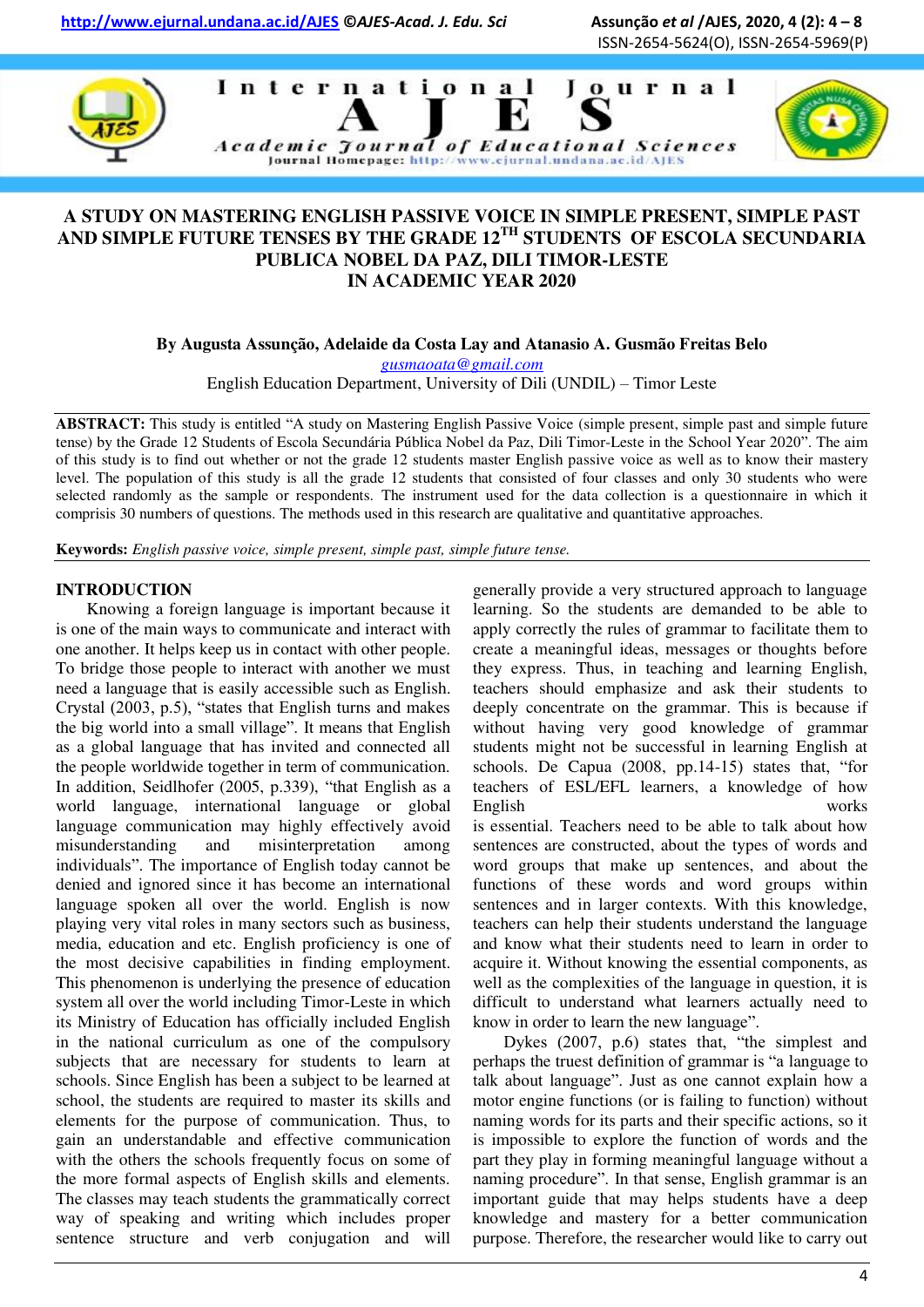this research to find out whether or not the grade 12 students of Escola Secundária Pública Nobel da Paz, Dili Timor-Leste in the school year 2020 master English grammar especially in passive voice of simple present, simple past and simple future tense as well as to point out their mastery level towards English passive voice.

### **THEORTICAL FRAMEWORK**

Grammar is the way we put the words together so that they make sense. Words are like pieces of a jigsaw. We need to fit them together properly to make meaning (Dignen, 2017, p.8). Meanwhile, Carter and Michael McCarthy (2006, p,1), grammar is concerned with how sentences and utterances are formed. In a typical English sentence, we can see the two most basic principles of grammar, the arrangement of items and the structure of items. Many grammar books discuss the active or passive use of a verb as voice. Active voice refers to sentences where the "doer" or the "agent" is the grammatical subject and the "receiver" of the action is the grammatical object, and only transitive verbs that can take an object. This is because the subject of a sentence in passive voice is the original object of the verb in active voice. The passive consists of "be" + "main verb in the past participle form". The verb be can occur in any tense, but the main verb is always in the past participle form. In teaching the forms of the passive, grammar books for ESL/EFL learners generally introduce the forms by showing and practicing transformations of active sentences to passive ones (DeCapua 2008, pp. 256-260). Examples; (active) *"People design new computer games", "People are designing new computer games", "People designed new computer games" "People will design new computer games".* (passive) *"New computer games are designed by people", "New computer games are being designed by people", "New computer games were designed by people", "New computer games will be designed by people"*.

Meanwhile, Azar (2003, pp. 276-277) passive is a type of sentence in which the object in an active sentence becomes the subject in a passive sentence. The subject in an active sentence is the object of "by" phrase in a passive sentence. The form of all passive verbs: "be"  $+$ "past participle". "Be" can be in any of its forms: am, is, are, was, were, has been, have been, will be, etc. Examples; (active) "*John mails the letter", "She flew the kite", They will fix the car". (passive)"The letter is mailed by John", "The kite was flown by her", "The cars will be fixed by them".*

Moreover, we use passives when we describe a process by talking about what is done, not what does it, and when we report events but we do not know or it is not important, who performs the actions (Yule, 2006, p. 62). Examples: "*Wine is made from grapes", "Oranges are grown in Spain", "Oil has to be imported", "My bag was stolen", "Some trees have been cut down", "I think the old road has been repaired".* He added that we use

passives to talk about the subject as the person or thing affected by the actions, often when the subject is the topic of two or more sentences. We can use passives for several actions that affect the same subject in a single sentence. Examples: "*After registration, course cannot be added, dropped or changes without permission". The house is still for sale, it was built in 1928. It was completely renovated in 2002.* 

Furthermore, the passive voice is a type of grammatical voice in which the subject is acted upon by the verb. In passive voice sentences, the subject is the receiver of the action (i.e., what would be the direct object in an active voice sentence). For example: "*The concert was attended by many young people.*" "*The necklace is being made by a child.*" Passive-voice verbs are always preceded by the auxiliary verb be and are in their past participle forms. While the receiver of the action comes before the verb, the person or thing performing the action (known as the agent) comes after the verb and is preceded by the preposition "by" to form a prepositional phrase (Herring, 2016, p,774). Examples:

*"The lights were turned off by the janitor", "Final exams will be taken by students on Friday", "Letters to Santa are sent by children every year.* 

### **RESEARCH METHOD**

The researchers applied two methods in conducting the research namely quantitative and qualitative methods. Quantitative method was used to statistically analyze the data obtained from the respondents in the field. Meanwhile qualitative method was used to describe the results of data analysis. After gathering the data, the writer used some techniques to facilitate him in discussing analyzing the students' answers in the test given. Therefore, the researcher made tabulation, coding and numbering in order to be able to categorize number of the total number of correct answers, wrong answers and null answers made by them. To know the scores of each student both individually and as a whole, the researcher used the formula of Dajan (1991) namely:

|   | 100% |
|---|------|
| B |      |

 $A =$  total number of correct or wrong answer

 $B =$  total number of tested

 $C =$  total number of item test

After finding the students' scores, the researchers classified the level of students' mastery based on the category below:<br> $0-10$  = Low Le

 $\begin{bmatrix} 0-10 \\ 11-20 \\ = \text{Average} \end{bmatrix}$  $=$  Average Level

**21-30 = High Level** 

# **RESULTS AND DISCUSSION**

The researchers attempts to explain the results of the research after gathering the data in the field especially at Escola Secundária Pública Nobel da Paz, Dili Timor-Leste in the School Year 2020. The results of the data analysis are presented in the table below: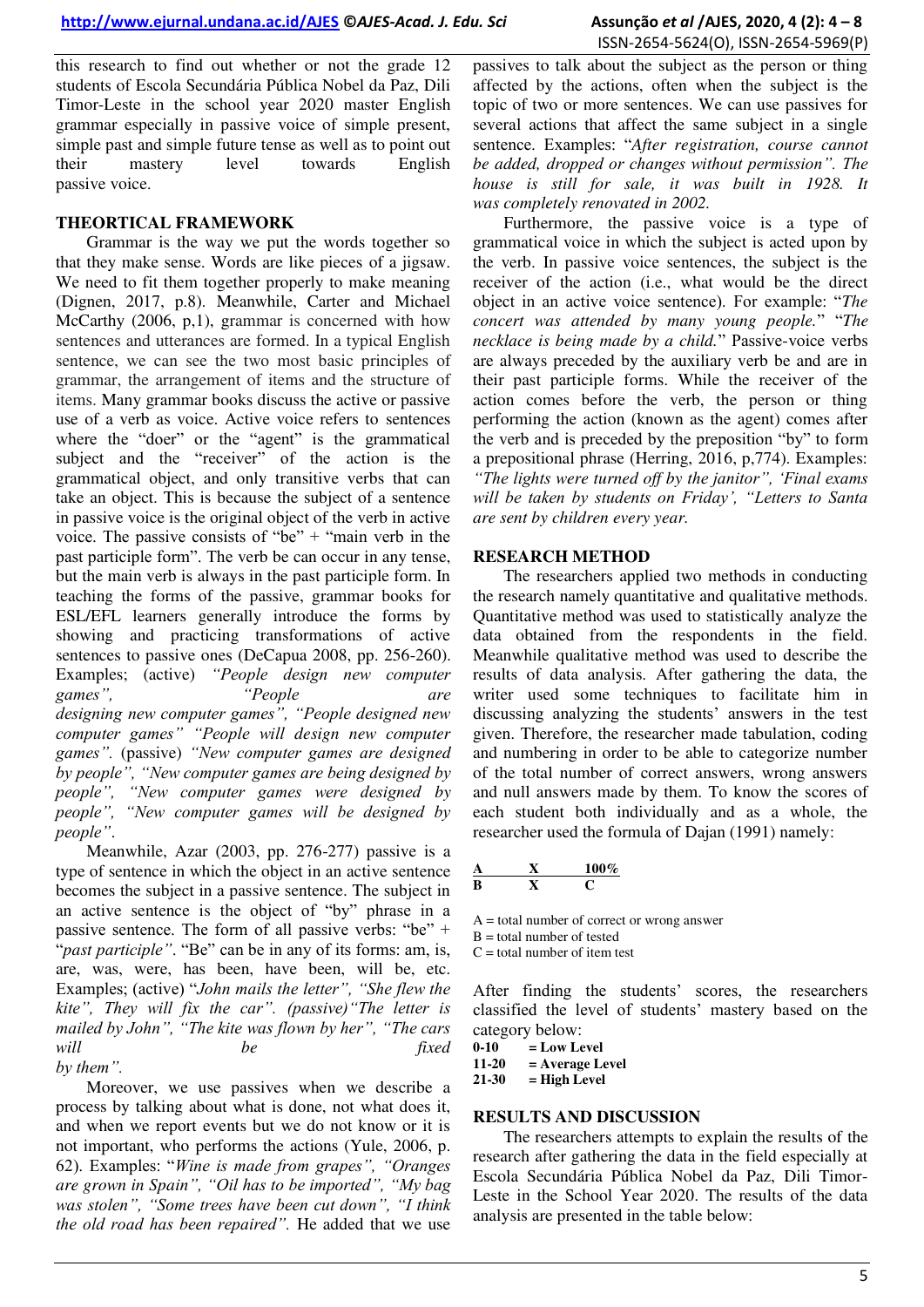#### **http://www.ejurnal.undana.ac.id/AJES ©***AJES-Acad. J. Edu. Sci* **Assunção** *et al* **/AJES, 2020, 4 (2): 4 – 8**

| Table 1. The Percentage of Students' Results |                  |                                                  |              |             |              |                  |                       |
|----------------------------------------------|------------------|--------------------------------------------------|--------------|-------------|--------------|------------------|-----------------------|
| Nu.<br><b>of</b><br><b>Stud</b><br>ents      | <b>Te</b><br>sts | <b>Results</b><br>with<br><b>Percent</b><br>ages |              |             |              |                  |                       |
| <b>CA</b>                                    | $\%$             | WA                                               | $\%$         | <b>Null</b> | $\%$         |                  |                       |
| 1                                            | 30               | 5                                                | 0.56<br>$\%$ | 25          | 2.78<br>$\%$ | $\boldsymbol{0}$ | 0.0<br>$0\%$          |
| $\overline{2}$                               | 30               | 12                                               | 1.33<br>$\%$ | 18          | 2.00<br>$\%$ | $\boldsymbol{0}$ | 0.0<br>$0\%$          |
| 3                                            | 30               | 13                                               | 1.44<br>$\%$ | 17          | 1.89<br>$\%$ | $\boldsymbol{0}$ | 0.0<br>$0\%$          |
| $\overline{\mathbf{4}}$                      | 30               | $\overline{9}$                                   | 1.00<br>$\%$ | 17          | 1.89<br>$\%$ | $\overline{4}$   | 0.4<br>$\overline{4}$ |
| 5                                            | 30               | 11                                               | 1.22<br>$\%$ | 17          | 1.89<br>$\%$ | $\overline{2}$   | 0.2<br>$\overline{2}$ |
| 6                                            | 30               | 8                                                | 0.89<br>$\%$ | 22          | 2.44<br>$\%$ | $\boldsymbol{0}$ | 0.0<br>$0\%$          |
| 7                                            | 30               | 6                                                | 0.67<br>$\%$ | 24          | 2.67<br>$\%$ | $\boldsymbol{0}$ | 0.0<br>$0\%$          |
| 8                                            | 30               | 6                                                | 0.67<br>$\%$ | 24          | 2.67<br>$\%$ | $\overline{0}$   | 0.0<br>$0\%$          |
| 9                                            | 30               | 10                                               | 1.11<br>$\%$ | 20          | 2.22         | $\boldsymbol{0}$ | 0.0<br>$0\%$          |
| 10                                           | 30               | 8                                                | 0.89<br>$\%$ | 22          | 2.44<br>$\%$ | $\overline{0}$   | 0.0<br>$0\%$          |
| 11                                           | 30               | $\overline{7}$                                   | 0.78<br>$\%$ | 23          | 2.56<br>$\%$ | $\boldsymbol{0}$ | 0.0<br>$0\%$          |
| 12                                           | 30               | 16                                               | 1.78<br>$\%$ | 14          | 1.56<br>$\%$ | $\overline{0}$   | 0.0<br>$0\%$          |
| 13                                           | 30               | 5                                                | 0.56<br>$\%$ | 24          | 2.67<br>$\%$ | $\mathbf{1}$     | 0.0<br>$0\%$          |
| 14                                           | 30               | 11                                               | 1.22<br>$\%$ | 19          | 2.11<br>$\%$ | $\overline{0}$   | 0.0<br>$0\%$          |
| 15                                           | 30               | 9                                                | 1.00<br>$\%$ | 21          | 2.33<br>$\%$ | $\boldsymbol{0}$ | 0.0<br>$0\%$          |
| 16                                           | 30               | 12                                               | 1.33<br>$\%$ | 18          | 2.00<br>$\%$ | $\overline{0}$   | 0.0<br>$0\%$          |
| 17                                           | 30               | 8                                                | 0.89<br>$\%$ | 22          | 2.44<br>$\%$ | $\boldsymbol{0}$ | 0.0<br>$0\%$          |
| 18                                           | 30               | 10                                               | 1.11<br>$\%$ | 20          | 2.22<br>$\%$ | $\boldsymbol{0}$ | 0.0<br>$0\%$          |
| 19                                           | 30               | 10                                               | 1.11<br>$\%$ | 20          | 2.22<br>$\%$ | $\boldsymbol{0}$ | 0.0<br>$0\%$          |
| 20                                           | 30               | 12                                               | 1.33<br>$\%$ | 18          | 2.00<br>$\%$ | $\boldsymbol{0}$ | 0.0<br>$0\%$          |
| 21                                           | 30               | 8                                                | 0.89         | 22          | 2.44<br>$\%$ | $\boldsymbol{0}$ | 0.0<br>$0\%$          |
| 22                                           | 30               | $\overline{3}$                                   | 0.33         | 27          | 3.00<br>$\%$ | $\overline{0}$   | 0.0<br>$0\%$          |
| 23                                           | 30               | 6                                                | 0.67<br>$\%$ | 24          | 2.67<br>$\%$ | $\overline{0}$   | 0.0<br>$0\%$          |
| 24                                           | 30               | 8                                                | 0.89<br>$\%$ | 22          | 2.44<br>$\%$ | $\overline{0}$   | 0.0<br>$0\%$          |
| 25                                           | 30               | 6                                                | 0.67<br>$\%$ | 24          | 2.67<br>$\%$ | $\boldsymbol{0}$ | 0.0<br>$0\%$          |
| 26                                           | 30               | 8                                                | 0.89<br>$\%$ | 22          | 2.44<br>$\%$ | $\overline{0}$   | 0.0<br>$0\%$          |

**27** 30 3 0.33 22 2.44 5 0.5

|     | ISSN-2654-5624(O), ISSN-2654-5969(P) |        |      |      |      |          |       |
|-----|--------------------------------------|--------|------|------|------|----------|-------|
|     |                                      |        | $\%$ |      | $\%$ |          | 6     |
| 28  | 30                                   | 7      | 0.78 | 23   | 2.56 | $\Omega$ | 0.0   |
|     |                                      |        | $\%$ |      | $\%$ |          | $0\%$ |
| 29  | 30                                   | 14     | 1.56 | 16   | 1.78 | $\Omega$ | 0.0   |
|     |                                      |        | $\%$ |      | $\%$ |          | $0\%$ |
| 30  | 30                                   | 13     | 1.44 | 17   | 1.89 | $\Omega$ | 0.0   |
|     |                                      |        | $\%$ |      | $\%$ |          | $0\%$ |
| 30x | 26                                   | 29.33% | 624  | 69.3 | 12   | 1.33     |       |
| 30: | 4                                    |        |      | 3%   |      | $\%$     |       |
| 900 |                                      |        |      |      |      |          |       |
|     |                                      |        |      |      |      |          |       |

The researchers provided the students with 900 questions with the percentage of 100%. The students were expected to obtain 900 scores (correct answers) and should be in the high level category because they have learnt English passive voice at school. The 900 (100%) correct answers were from total students (30 sample/respondents) multiplied with total number of the tests (30 questions). The results of the data analysis indicate that thirty students of the grade 12 (students) who were selected as the respondents of this study made 264 (29.33%) correct answers, 624 (69.33%) wrong answers, and 12 (1.33%) null answers. In comparing between correct and wrong answers, the wrong answers were significantly higher than correct answers. It means that even if those students have learnt English grammar but they were still unable to master English passive voice of simple present, simple past and simple future tense.

#### **Table 2. The Low Level of Students' Scores**

| Nu.                     | <b>Students'</b><br>seats | <b>Scores</b>  | $\%$  | <b>Score of</b><br>ranges: 3- |
|-------------------------|---------------------------|----------------|-------|-------------------------------|
| $\mathbf{1}$            | 22                        | 3              | 0.33% | 10                            |
| $\overline{2}$          | 27                        | 3              | 0.33% |                               |
|                         | $\mathbf{1}$              | 5              |       |                               |
| 3                       |                           |                | 0.56% |                               |
| $\overline{\mathbf{4}}$ | 13                        | 5              | 0.56% |                               |
| 5                       | $\overline{7}$            | 6              | 0.67% |                               |
| 6                       | 8                         | 6              | 0.67% |                               |
| $\overline{7}$          | 23                        | 6              | 0.67% |                               |
| 8                       | 25                        | 6              | 0.67% |                               |
| 9                       | 11                        | $\overline{7}$ | 0.78% |                               |
| 10                      | 28                        | 7              | 0.78% |                               |
| 11                      | 6                         | 8              | 0.89% |                               |
| 12                      | 10                        | 8              | 0.89% |                               |
| 13                      | 17                        | 8              | 0.89% |                               |
| 14                      | 21                        | 8              | 0.89% |                               |
| 15                      | 24                        | 8              | 0.89% |                               |
| 16                      | 26                        | 8              | 0.89% |                               |
| 17                      | $\overline{4}$            | 9              | $1\%$ |                               |
| 18                      | 15                        | 9              | $1\%$ |                               |
| 19                      | 9                         | 10             | 1.11% |                               |
| 20                      | 18                        | 10             | 1.11% |                               |
| 21                      | 19                        | 10             | 1.11% |                               |
| <b>Total: 21</b>        | 150                       | 16.67%         |       |                               |
| <b>Students</b>         |                           |                |       |                               |

This table describes about the low level of students' scores. The results show that there were twenty one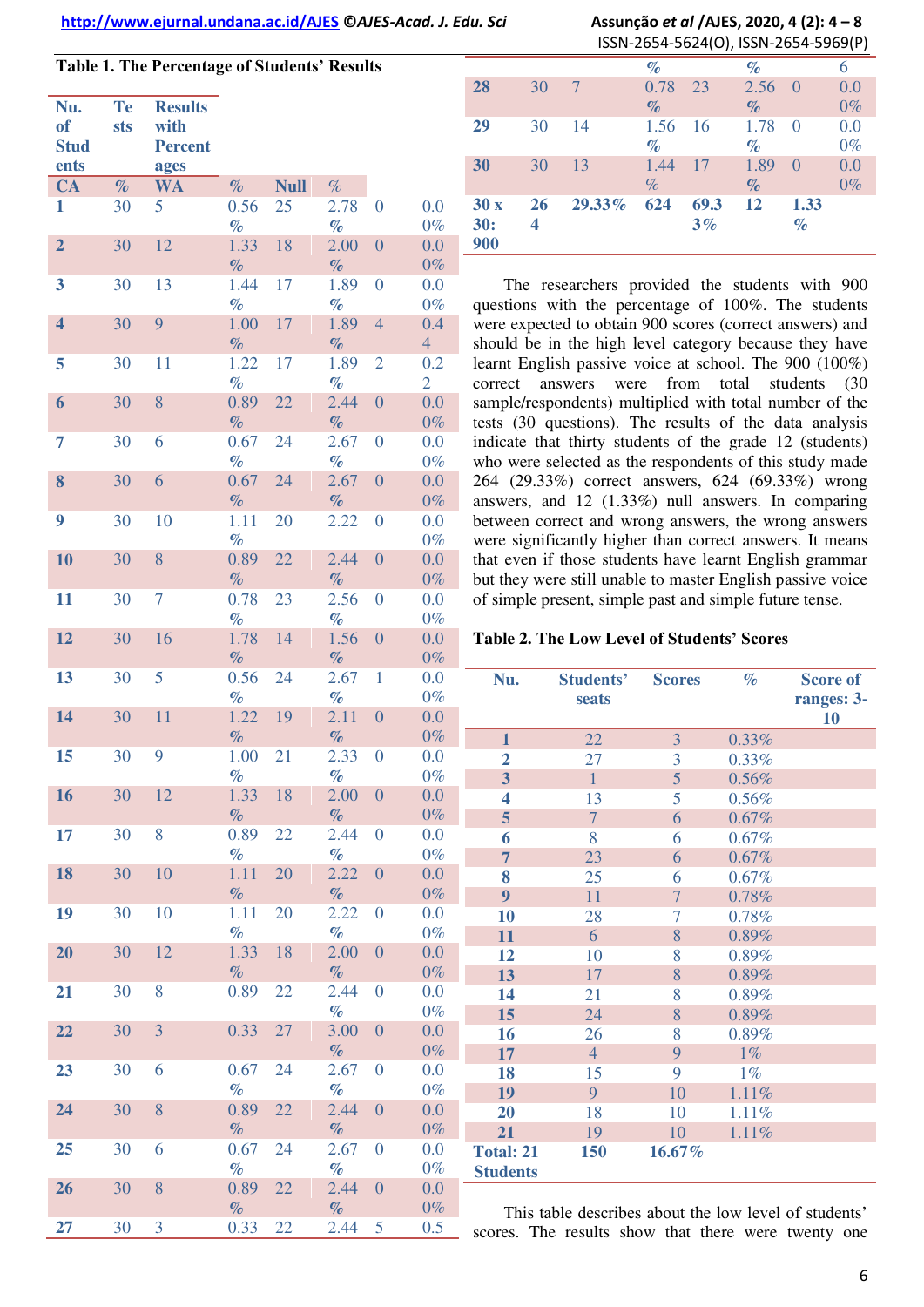students obtaining 150 (16/67%) scores (correct answers) in the test given. Their scores range from 3 to 10. It points out that two students with the sitting numbers 22 and 27 got scores 3, two students with the sitting numbers 1 and 13 got scores 5, four students with the sitting numbers 7, 8, 23 and 25 obtained scores 6, two students with the sitting numbers 11 and 28 obtained scores 7, six students with the sitting numbers 6, 10, 17, 21, 24 and 26 gained scores 8, two students with the sitting numbers 4 and 15 gained scores 9, and three students in the sitting 9, 18, and 19 gained scores 10. Based on this indication, it could be concluded that grade 12 students of Escola Secundária Pública Nobel da Paz, Dili TimorLeste in the school year 2019 were mostly categorized in low level of mastering English passive voice of simple present, simple past and simple future tense. This is because the scores obtained by students were very poor or only in low level category.

**Table 3. The Average Level of Students' Scores**

| Nu.                                | Students'<br>seats | <b>Scores</b> | $\%$     | <b>Score of</b><br>ranges:<br>$11 - 16$ |
|------------------------------------|--------------------|---------------|----------|-----------------------------------------|
| $\mathbf{1}$                       | 5                  | 11            | 1.22%    |                                         |
| 2                                  | 14                 | 11            | 1.22%    |                                         |
| $\mathbf{3}$                       | $\overline{2}$     | 12            | 1.33%    |                                         |
| 4                                  | 16                 | 12            | 1.33%    |                                         |
| 5                                  | 20                 | 12            | 1.33%    |                                         |
| 6                                  | 3                  | 13            | $1.44\%$ |                                         |
| 7                                  | 30                 | 13            | 1.44%    |                                         |
| 8                                  | 29                 | 14            | 1.56%    |                                         |
| 9                                  | 12                 | 16            | 1.78%    |                                         |
| <b>Total: 9</b><br><b>Students</b> | 114                | $12.67\%$     |          |                                         |

This last table indicates the average level of students' scores. The results show that there were nine students obtaining 114 (12.67%) scores (correct answers) in the test provided. Their scores range from 11 till 20. It indicates that two students with the sitting numbers 5 and 14 obtained scores 11, three students in the sitting number 2, 16 and 20 obtained scores 12, two students with the sitting numbers 3 and 30 had scores 13, one student in the sitting number 29 had score 14, and only one student in the sitting number 12 had score 16. Those nine students were categorized into average level because the scores gained by them were only between low and high level category, and none of the students were in high level category.

# **CONCLUSIONS**

The results show that the grade 12 of Escola Secundária Pública Nobel da Paz, Dili Timor-Leste in the school year 2020 made 264 (29.33%) correct answers, 624 (69.33%) wrong answers, and 12 (1.33%) null answers. It means that even if those students have learnt English grammar but they were still unable to master English passive voice especially of simple present, simple past and simple future tense as the wrong answers

were higher than correct answers. Moreover, there were only nine out of thirty students being categorized in average level with the scores 114 (12.67%) and none of the students were in high level because the scores obtained by them were poor and did not reach the target (high level category).

# **SUGGESTIONS**

Based on the result of the data analysis, the researcher therefore would like to suggest both teachers and students:

# *To English teachers:*

Firstly, English teachers should be able to design their syllabus and lesson plan as good as possible so that can achieve learning objectives. Secondly, English teachers should master a variety of teaching methodologies and be able to use in classroom teaching, English teachers should apply different techniques, strategies and approaches to attract and assist students learn specifically in learning English grammar, Thirdly, English teachers have to evaluate all teaching materials to make sure that their students fully understand what they have learnt. English teachers also need to give chance to students to discuss and express themselves about what they have learnt in the class. Finally, English teachers need to have learning resources or materials such as textbooks, videos, games, visual aids and etc, to help students learn successfully.

# *To students:*

First of all, the students should pay attention to teachers' explanation so that they can understand what they are about to learn, students should be able to apply what they have learned by practicing and discussing with their friends either inside or outside the classroom. Next, the students have to do diligently any tasks assigned by their teachers to help them comprehend whatever they learn. After that, students should start building their habits to be familiar with reading text books such as grammar and access other resources like internet and etc. to help improve their English grammar particularly on active and passive voices of simple present, past and simple future tense both in verbal and written expressions. Finally, the students are required to master everything dealing with grammar and should practice in real life situation by which they use English to communicate with others; this is because the main purpose of learning any foreign languages is for communication.

# **REFERENCES**

- Andrea DeCapua. Grammar for Teachers. 2008. *A Guide to American English for Native and Non-Native Speakers*. Springer Science Business Media, New York.
- Anto Dajan. 1991. *Pengantar Metode Statistik.* LP3ES Kota Jakarta.